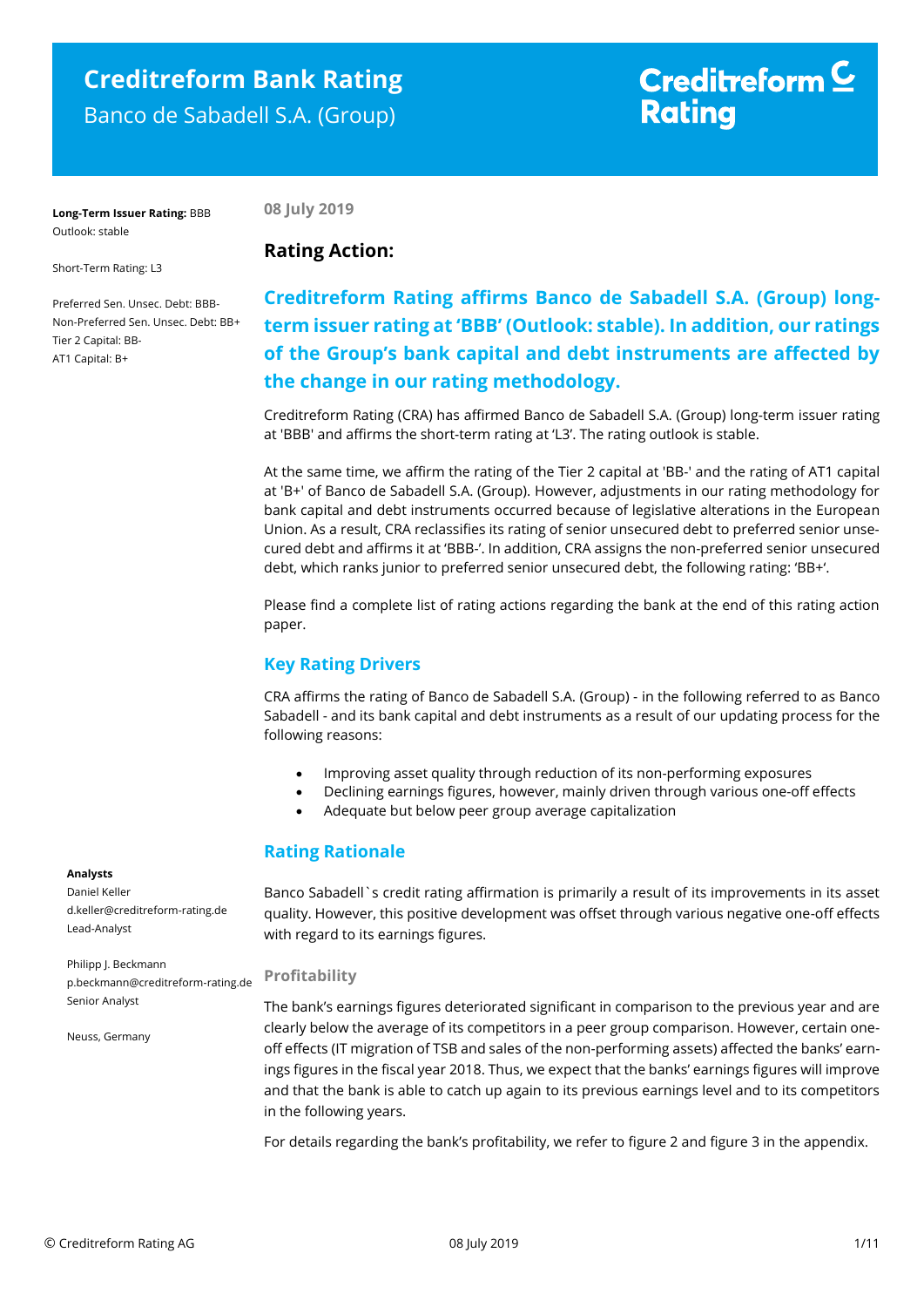# Creditreform  $\mathsf{\underline{\mathsf{C}}}$ **Rating**

#### **Asset Situation and Asset Quality**

Banco Sabadell´s non-performing exposures (NPE) reduced considerably year-over-year. As a result, the banks NPL ratio dropped from 5.14% to 4.22%. However, the banks still displays an above average NPL ratio, while catching up to the average of the peer group. In addition, the banks coverage ratio (impairments / NPL) is in line with the average of the peer group with 53%.

The banks RWA ratio remains stable at 36% and is slightly above the average of its competitors.

We refer to figure 4 and figure 5 in the appendix regarding the details of Banco Sabadell`s asset situation and asset quality.

#### **Refinancing and Capital Quality**

Banco Sabadell exhibits below average regulatory capital ratios. The reduction year-over-year is among others primarily a result of the implementation of IFRS 9 and some portfolio/assets effects in relation with the impact of the sales of non-performing assets (extraordinary provisions) and the impairment of the holding in SAREB (Spanish Government Company for the Management of Assets proceeding from Restructuring of the Banking System).

The bank targets to improve in it capitalization and expects to reach a fully loaded CET1 ratio by around 12.5% and a total capital ratio of around 16% at year-end 2020.

The ratings of Banco Sabadell's bank capital and debt instruments are affected due to our rating mechanism and the recent change in our methodology.

For details regarding the banks refinancing and capital quality, we refer to figure 6 and figure 7 in the appendix.

#### **Liquidity**

In our opinion, the overall liquidity situation of the bank is satisfactory. Noteworthy is the banks stable and balanced loan-to-deposit ratio as well as its relatively high liquidity coverage ratio.

For details regarding the banks liquidity, we refer to figure 8 in the appendix.

#### **Outlook**

We consider the outlook of Banco Sabadell`s long-term issuer rating and its bank capital and debt instruments as stable. This reflects our view that the banks is likely to improve its earnings figures in the upcoming years while displaying an improving asset quality through the recent and ongoing NPE reductions. However, we will observe if Banco Sabadell is able to regain is previous profitability level.

In addition, we assume a stable political and economic environment in Banco Sabadell`s markets of operations, especially in the Catalan region.

#### **Scenario Analysis**

In a scenario analysis, Banco Sabadell's rating developed significantly better in the "best case" scenario and considerably worse in the "worst case" scenario. The ratings of bank capital and the senior unsecured debt classes would behave similarly based on our rating mechanism. These ratings are especially sensitive to changes in total equity and to the bank capital and debt structure in general.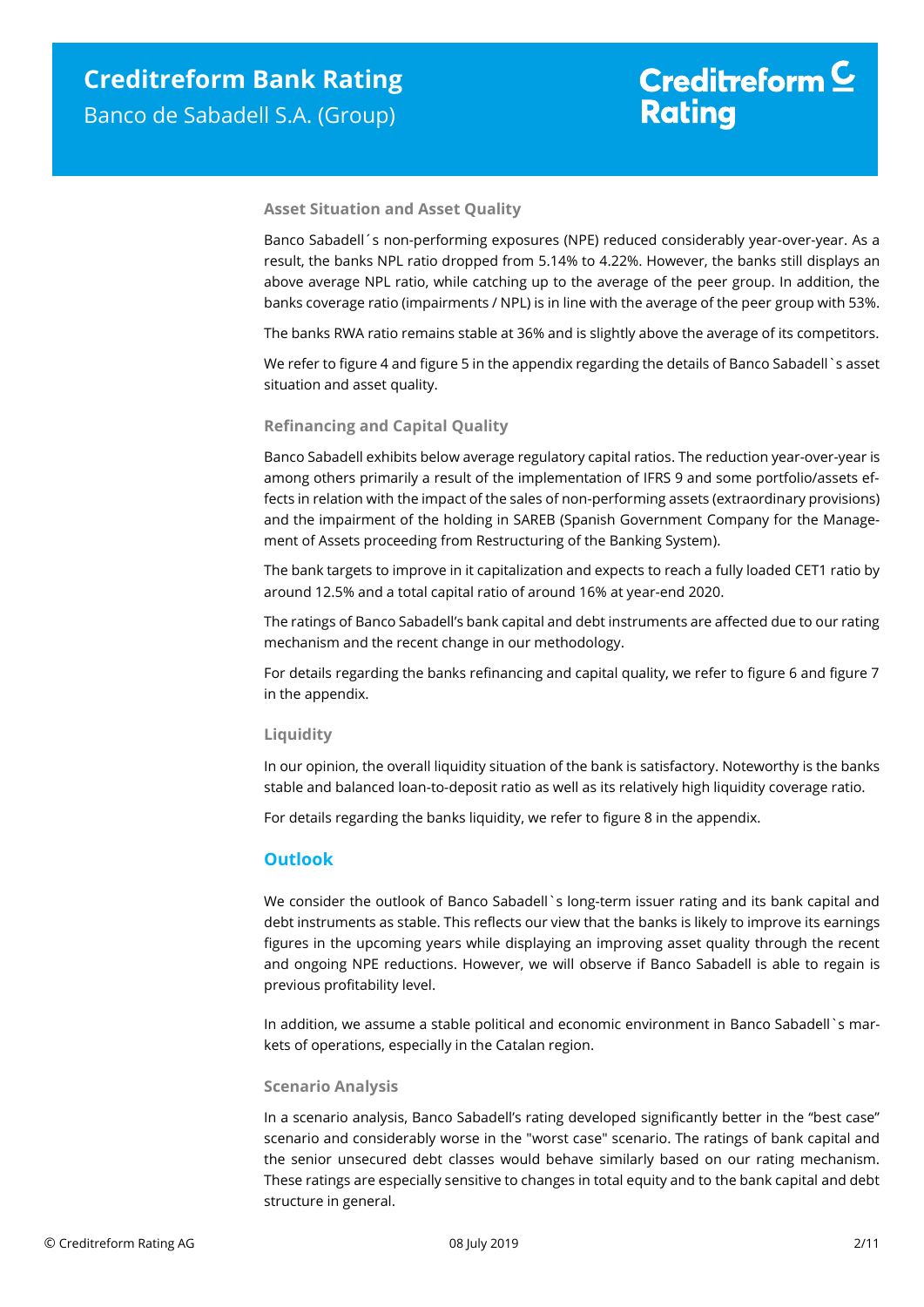# Creditreform  $\underline{\mathsf{C}}$ **Rating**

We could upgrade Banco Sabadell's long-term issuer credit rating and its bank capital and debt instruments if we see the bank strengthen its capitalization. In addition, a further improvement of the bank's asset quality and a considerable improvement of its earnings figures might lead to an upgrade.

By contrast, a downgrade of Banco Sabadell's long-term issuer credit rating and its bank capital and debt instruments is likely if we see that Banco Sabadell is not able regain its previous profitability. In addition, a worsening in its capitalization, as well as problems in relations with the bank's reduction of its non-performing assets might lead to a downgrade of the bank's longterm issuer rating and its bank capital and debt instruments.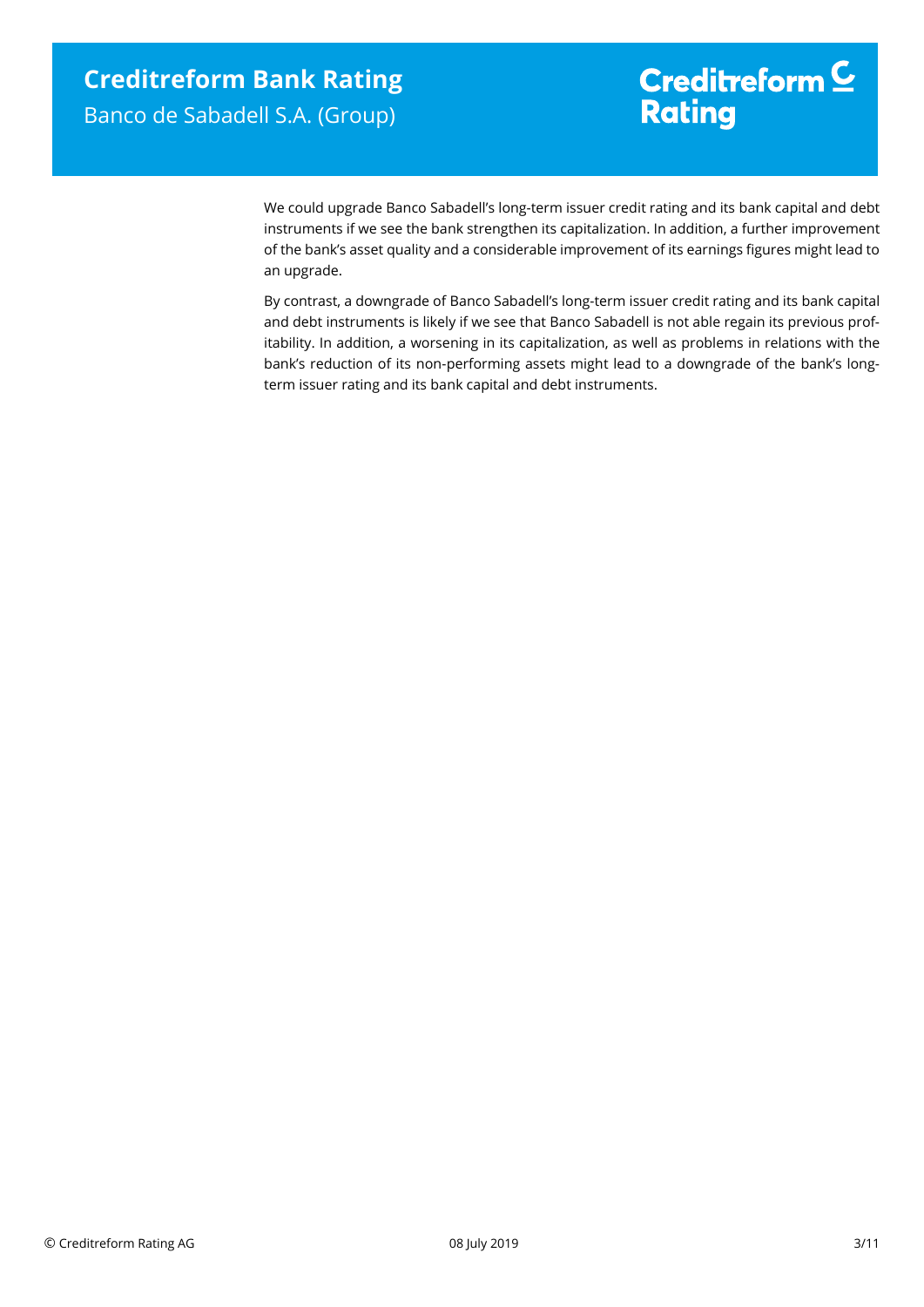## Banco de Sabadell S.A. (Group)

# Creditreform  $\underline{\mathsf{C}}$ **Rating**

## **CRA's rating actions at a glance**

Banco Sabadell S.A. (Group):

- Long-Term Issuer Rating affirmed at 'BBB', stable outlook
- Short-term rating affirmed at 'L3'
- Senior unsecured debt reclassified to preferred senior unsecured debt and affirmed at 'BBB-'
- Non-preferred senior unsecured debt rated at 'BB+'
- Tier 2 capital affirmed at 'BB-'
- AT1 capital affirmed at 'B+'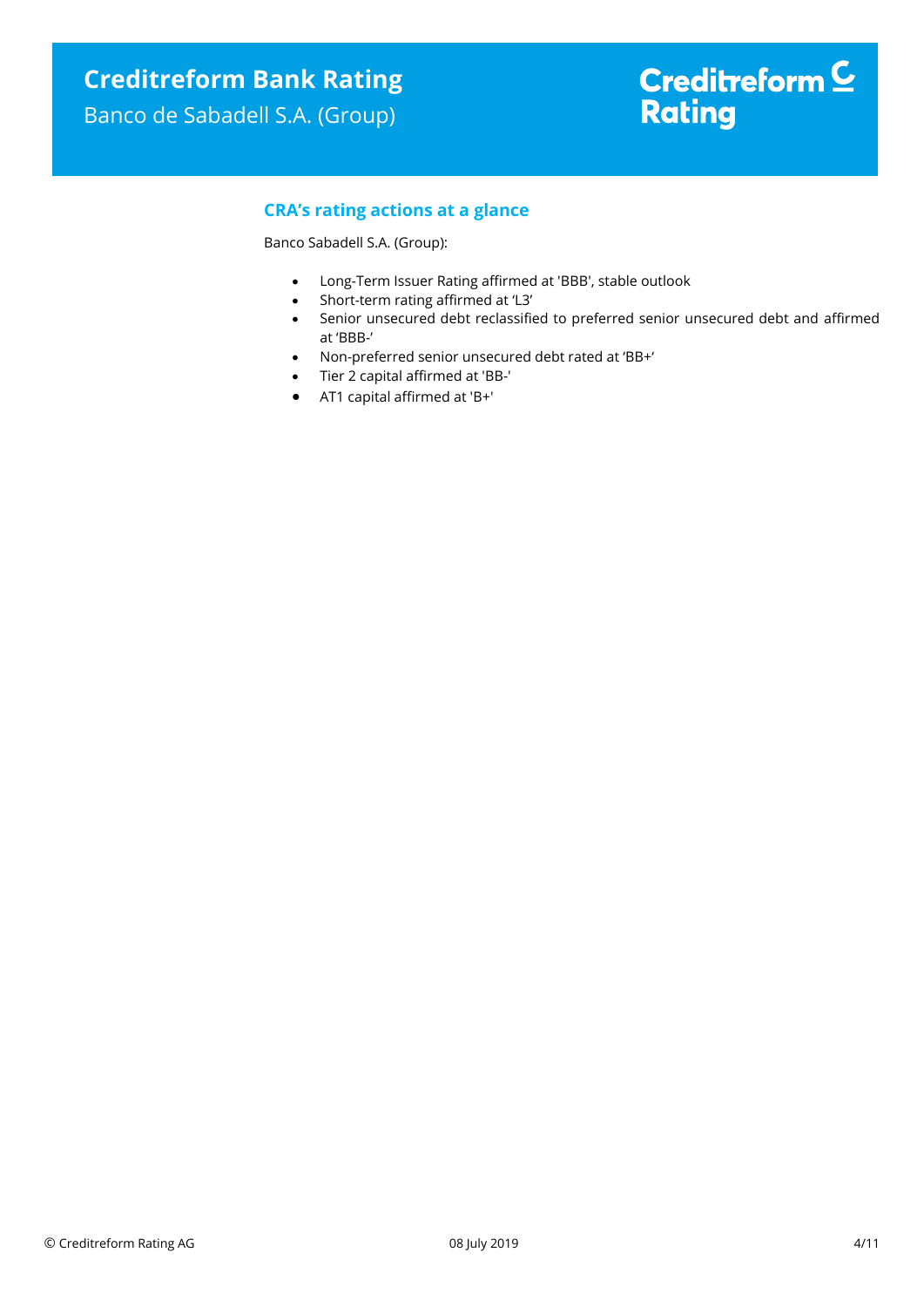### **Ratings Detail**

#### **Bank ratings**

The bank ratings are dependent on a host of quantitative and qualitative factors. An improvement in either sub-category may result in a higher rating score.

LT Issuer / Outlook / Short-Term **BBB / stable / L3**

#### **Bank Capital and Debt Instruments Ratings**

The ratings for bank capital and debt instruments are inter alia dependent on subordination and relative size of the instrument class, based on the long-term issuer rating of the bank.

| Preferred senior unsecured debt (PSU):     | BBB- |
|--------------------------------------------|------|
| Non-preferred senior unsecured debt (NPS): | BB+  |
| Tier 2 (T2):                               | RR-  |
| Additional Tier 1 (AT1):                   | $B+$ |

#### **Ratings Detail and History**

Please consult our websit[e www.creditreform-rating.de](http://www.creditreform-rating.de/) for additional information regarding the dates of publication.

Figure 1: Ratings Detail and History

| <b>Bank Issuer Rating</b>                | <b>Rating Date</b> | <b>Publication Date</b> | <b>Result</b>         |
|------------------------------------------|--------------------|-------------------------|-----------------------|
| Initialrating                            | 23.05.2018         | 04.06.2018              | BBB / stable / L3     |
| <b>Rating Update</b>                     | 08.07.2019         | 10.07.2019              | BBB / stable / L3     |
| <b>Bank Capital and Debt Instruments</b> | <b>Rating Date</b> | <b>Publication Date</b> | <b>Result</b>         |
| Senior Unsecured / T2 / AT1 (Initial)    | 23.05.2018         | 04.06.2018              | BBB- / BB- / B+       |
| PSU / NPS / T2 / AT1                     | 08.07.2019         | 10.07.2019              | BBB- / BB+ / BB- / B+ |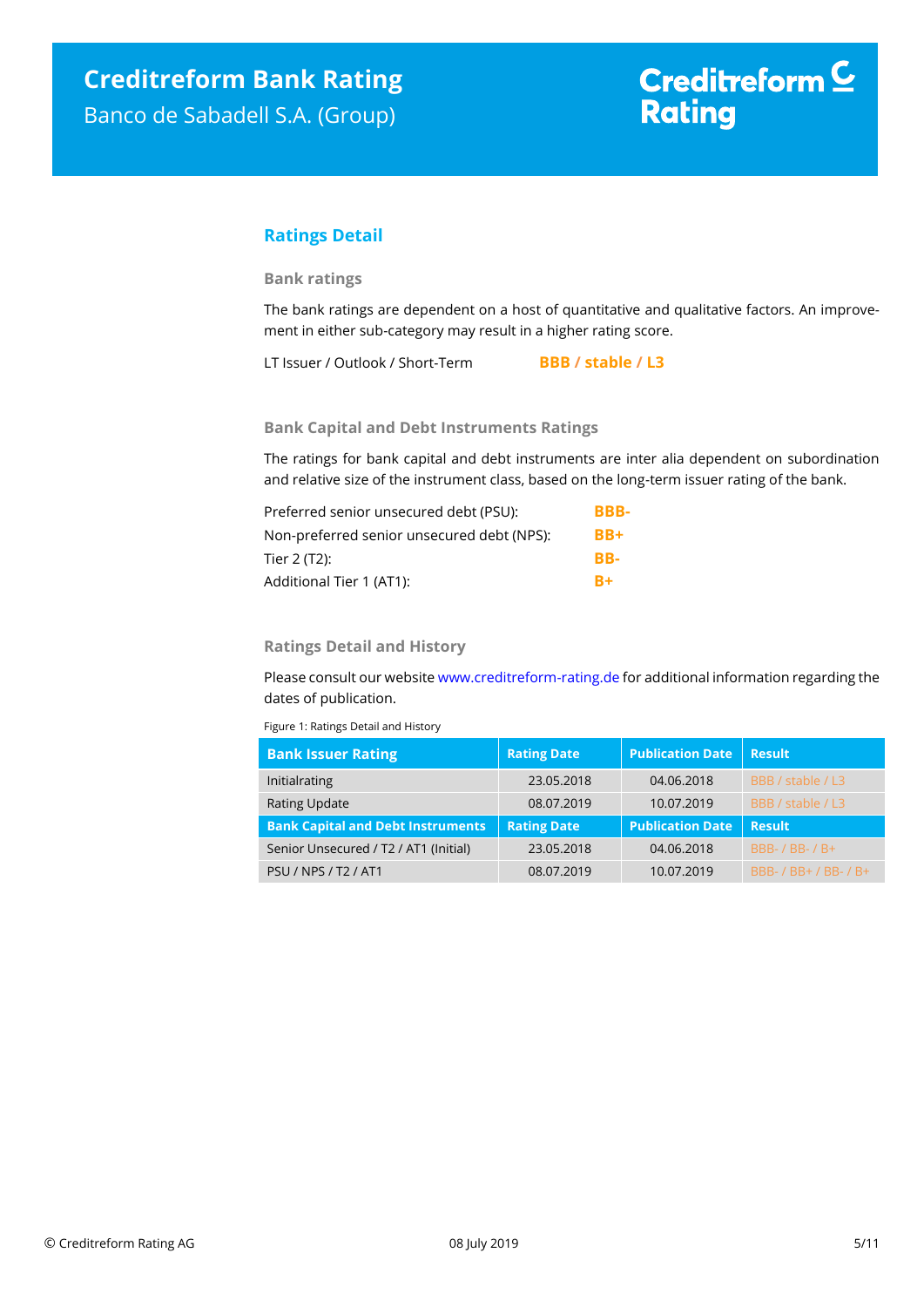# Creditreform C<br>Rating

### **Appendix**

Figure 2: Group income statement | Source: eValueRate / CRA

| <b>Income Statement</b>                                      | 2015      | 2016      | 2017      | %        | 2018      |
|--------------------------------------------------------------|-----------|-----------|-----------|----------|-----------|
| Income (€000)                                                |           |           |           |          |           |
| Net Interest Income                                          | 3.202.830 | 3.837.752 | 3.802.370 | $-3,3$   | 3.675.184 |
| Net Fee & Commission Income                                  | 1.003.344 | 1.148.582 | 1.223.436 | $+9,1$   | 1.335.301 |
| Net Insurance Income                                         | $-44.205$ | $-46.722$ | $-19.047$ |          |           |
| Net Trading Income                                           | 1.346.087 | 626.624   | 622.533   | $-63,8$  | 225.391   |
| <b>Equity Accounted Results</b>                              | 48.795    | 74.573    | 308.686   | $-81,7$  | 56.554    |
| Dividends from Equity Instruments                            | 2.912     | 10.037    | 7.252     | $+12,8$  | 8.180     |
| Other Income                                                 | 199.758   | 321.833   | 739.270   | $-60,6$  | 291.255   |
| <b>Operating Income</b>                                      | 5.759.521 | 5.972.679 | 6.684.500 | $-16,3$  | 5.591.865 |
| Expenses (€000)                                              |           |           |           |          |           |
| Depreciation and Amortisation                                | 947.112   | 954.045   | 1.201.605 | $-37,3$  | 753.743   |
| Personnel Expense                                            | 1.457.341 | 1.663.053 | 1.573.560 | $+1,1$   | 1.590.590 |
| Tech & Communications Expense                                | 252.001   | 333.893   | 493.041   | $+5,1$   | 518.201   |
| Marketing and Promotion Expense                              | 87.497    | 111.148   | 106.706   | $+7,0$   | 114.162   |
| <b>Other Provisions</b>                                      | $-20.216$ | $-3.044$  | 13.864    | $> +100$ | 160.706   |
| Other Expense                                                | 787.787   | 1.022.125 | 1.095.988 | $+13,5$  | 1.244.462 |
| <b>Operating Expense</b>                                     | 3.511.522 | 4.081.220 | 4.484.764 | $-2,3$   | 4.381.864 |
| Operating Profit & Impairment (€000)                         |           |           |           |          |           |
| <b>Pre-impairment Operating Profit</b>                       | 2.247.999 | 1.891.459 | 2.199.736 | $-45,0$  | 1.210.001 |
| Asset Writedowns                                             | 1.322.370 | 557.518   | 1.212.036 | $-37,6$  | 755.935   |
| Net Income (€000)                                            |           |           |           |          |           |
| Non-Recurring Revenue                                        |           |           |           |          |           |
| Non-Recurring Expense                                        | 180.868   | 314.519   | 139.447   | $-74,8$  | 35.201    |
| <b>Pre-tax Profit</b>                                        | 744.761   | 1.019.422 | 848.253   | $-50,6$  | 418.865   |
| Income Tax Expense                                           | 32.516    | 303.569   | 43.075    | $+94,2$  | 83.635    |
| <b>Discontinued Operations</b>                               |           |           |           |          |           |
| <b>Net Profit</b>                                            | 712.245   | 715.853   | 805.178   | $-58,4$  | 335.230   |
| Attributable to minority interest (non-controlling interest) | 3.804     | 5.421     | 3.712     | $+92,0$  | 7.128     |
| Attributable to owners of the parent                         | 708.441   | 710.432   | 801.466   | $-59,1$  | 328.102   |

Figure 3: Group key earnings figures | Source: eValueRate / CRA

| Income Ratios (%)                                     | 2015  | 2016  | 2017  | %        | 2018  |
|-------------------------------------------------------|-------|-------|-------|----------|-------|
| Cost Income Ratio (CIR)                               | 60,97 | 68,33 | 67,09 | $+11,27$ | 78,36 |
| Cost Income Ratio ex. Trading (CIRex)                 | 79,56 | 76,34 | 73,98 | $+7,67$  | 81,65 |
| Return on Assets (ROA)                                | 0,34  | 0,34  | 0,36  | $-0,21$  | 0,15  |
| Return on Equity (ROE)                                | 5,58  | 5,47  | 6,09  | $-3,32$  | 2,77  |
| Return on Assets before Taxes (ROAbT)                 | 0,36  | 0,48  | 0,38  | $-0,19$  | 0,19  |
| Return on Equity before Taxes (ROEbT)                 | 5,83  | 7,79  | 6,42  | $-2,96$  | 3,46  |
| Return on Risk-Weighted Assets (RORWA)                | 0,82  | 0,83  | 1,04  | $-0,62$  | 0,42  |
| Return on Risk-Weighted Assets before Taxes (RORWAbT) | 0,85  | 1,19  | 1,09  | $-0,57$  | 0,52  |
| Net Interest Margin (NIM)                             | 1,72  | 1,68  | 2,19  | $-0,27$  | 1,91  |
| Pre-Impairment Operating Profit / Assets              | 1,08  | 0,89  | 0,99  | $-0.45$  | 0,54  |
| Cost of Funds (COF)                                   | 0,85  | 0,68  | 0,50  | $+0,07$  | 0,57  |
| Change in % Points                                    |       |       |       |          |       |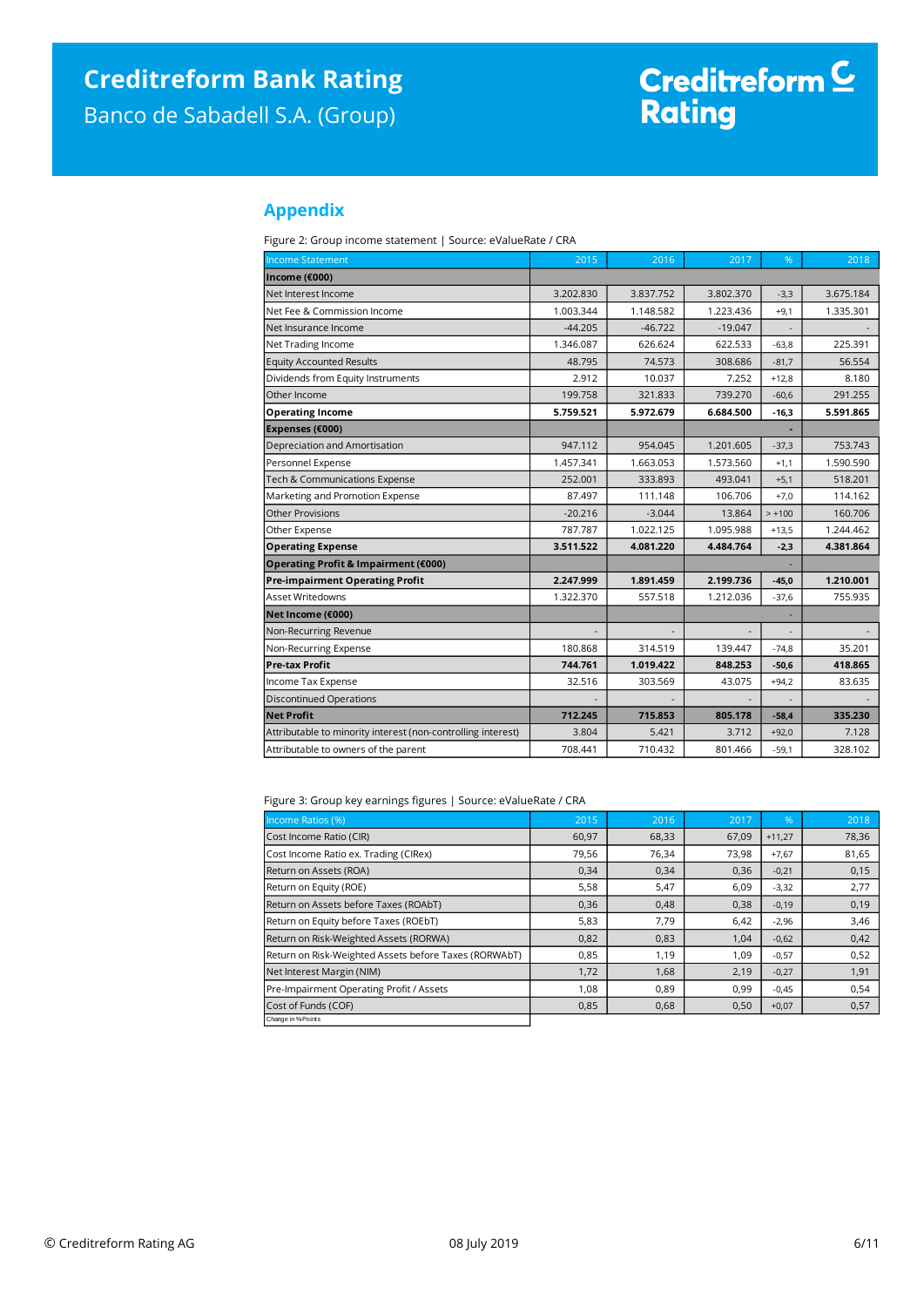# Creditreform <mark>C</mark><br>Rating

#### Figure 4: Development of assets | Source: eValueRate / CRA

| Assets (€000)                         | 2015        | 2016        | 2017        | %                        | 2018        |
|---------------------------------------|-------------|-------------|-------------|--------------------------|-------------|
| Cash and Balances with Central Banks  | 7.343.481   | 11.754.479  | 26.425.958  | $-10,7$                  | 23.592.633  |
| Net Loans to Banks                    | 5.002.066   | 4.225.767   | 5.316.004   | $+54,2$                  | 8.198.763   |
| Net Loans to Customers                | 146.815.737 | 145.173.865 | 143.597.966 | $-0,4$                   | 142.986.822 |
| <b>Total Securities</b>               | 26.073.834  | 25.919.666  | 25.098.648  | $+7,0$                   | 26.844.884  |
| <b>Total Derivative Assets</b>        | 2.216.952   | 2.370.620   | 1.863.053   | $+11,6$                  | 2.079.221   |
| <b>Other Financial Assets</b>         |             |             |             | $\overline{\phantom{a}}$ |             |
| <b>Financial Assets</b>               | 187.452.070 | 189.444.397 | 202.301.629 | $+0,7$                   | 203.702.323 |
| <b>Equity Accounted Investments</b>   | 340.996     | 380.672     | 575.644     | $-0,1$                   | 574.940     |
| Other Investments                     |             | -           |             | $\overline{\phantom{a}}$ |             |
| Insurance Assets                      | 14.739      |             |             | $\overline{\phantom{a}}$ |             |
| Non-current Assets & Discontinued Ops | 2.542.386   | 4.578.694   | 2.561.744   | $+79,1$                  | 4.586.923   |
| Tangible and Intangible Assets        | 6.269.096   | 6.610.815   | 6.072.381   | $-18,3$                  | 4.958.845   |
| <b>Tax Assets</b>                     | 7.255.450   | 7.055.876   | 6.861.406   | $-0,0$                   | 6.859.405   |
| <b>Total Other Assets</b>             | 4.753.034   | 4.437.265   | 2.975.511   | $-44,9$                  | 1.639.985   |
| <b>Total Assets</b>                   | 208.627.771 | 212.507.719 | 221.348.315 | $+0,4$                   | 222.322.421 |

#### Figure 5: Development of asset quality | Source: eValueRate / CRA

| Asset Ratios (%)                       | 2015                     | 2016  | 2017  | %        | 2018   |
|----------------------------------------|--------------------------|-------|-------|----------|--------|
| Net Loans/Assets                       | 70,37                    | 68,31 | 64,87 | $-0,56$  | 64,32  |
| Risk-weighted Assets/ Assets           | 41,79                    | 40,48 | 35,01 | $+1.09$  | 36,11  |
| NPLs/ Net Loans to Customers           | 8,60                     | 6,14  | 5,14  | $-0.92$  | 4,22   |
| NPLs/ Risk-weighted Assets             | 14,49                    | 11,47 | 10.48 | $-2,42$  | 8,06   |
| Potential Problem Loans/ NPLs          | $\overline{\phantom{a}}$ |       | 92.11 | $+44.71$ | 136,83 |
| Impairments/ NPLs                      | 52,32                    | 49,89 | 45,88 | $+7.17$  | 53,05  |
| Net Write-offs/ Net Loans to customers | 0,95                     | 0,30  | 0,81  | $-0,28$  | 0,53   |
| Net Write-offs/ risk-weighted Assets   | 1,60                     | 0,51  | 1,50  | $-0,55$  | 0,94   |
| Change in % Points                     |                          |       |       |          |        |

#### Figure 6: Development of refinancing and capital adequacy | Source: eValueRate / CRA

| Liabilities (€000)                         | 2015        | 2016        | 2017        | %              | 2018        |
|--------------------------------------------|-------------|-------------|-------------|----------------|-------------|
| <b>Total Deposits from Banks</b>           | 26.290.788  | 28.494.516  | 42.018.347  | $-2,9$         | 40.798.721  |
| <b>Total Deposits from Customers</b>       | 132.891.337 | 134.414.536 | 135.307.437 | $+2,8$         | 139.078.942 |
| <b>Total Debt</b>                          | 28.016.275  | 26.593.430  | 23.857.698  | $-5,1$         | 22.646.774  |
| Derivative Liabilities                     | 2.182.713   | 3.086.068   | 2.360.622   | $-0,0$         | 2.360.374   |
| Securities Sold, not yet Purchased         |             |             |             | $\overline{a}$ |             |
| Other Financial Liabilities                | 2.422.181   | 2.568.434   | 2.971.394   | $+21,2$        | 3.600.544   |
| <b>Total Financial Liabilities</b>         | 191.803.294 | 195.156.984 | 206.515.498 | $+1,0$         | 208.485.355 |
| Insurance Liabilities                      | 2.218.295   | 34.836      |             | $\overline{a}$ |             |
| Non-current Liabilities & Discontinued Ops |             | 2.213.368   | 20.645      | $> +100$       | 82.605      |
| <b>Tax Liabilities</b>                     | 580.357     | 778.540     | 531.938     | $-66,9$        | 176.013     |
| Provisions                                 | 346.225     | 306.214     | 317.538     | $+46,9$        | 466.379     |
| <b>Total Other Liabilities</b>             | 911.939     | 934.801     | 740.915     | $+34,3$        | 995.069     |
| <b>Total Liabilities</b>                   | 195.860.110 | 199.424.743 | 208.126.534 | $+1,0$         | 210.205.421 |
| <b>Total Equity</b>                        | 12.767.661  | 13.082.976  | 13.221.781  | $-8,4$         | 12.117.000  |
| <b>Total Liabilities and Equity</b>        | 208.627.771 | 212.507.719 | 221.348.315 | $+0,4$         | 222.322.421 |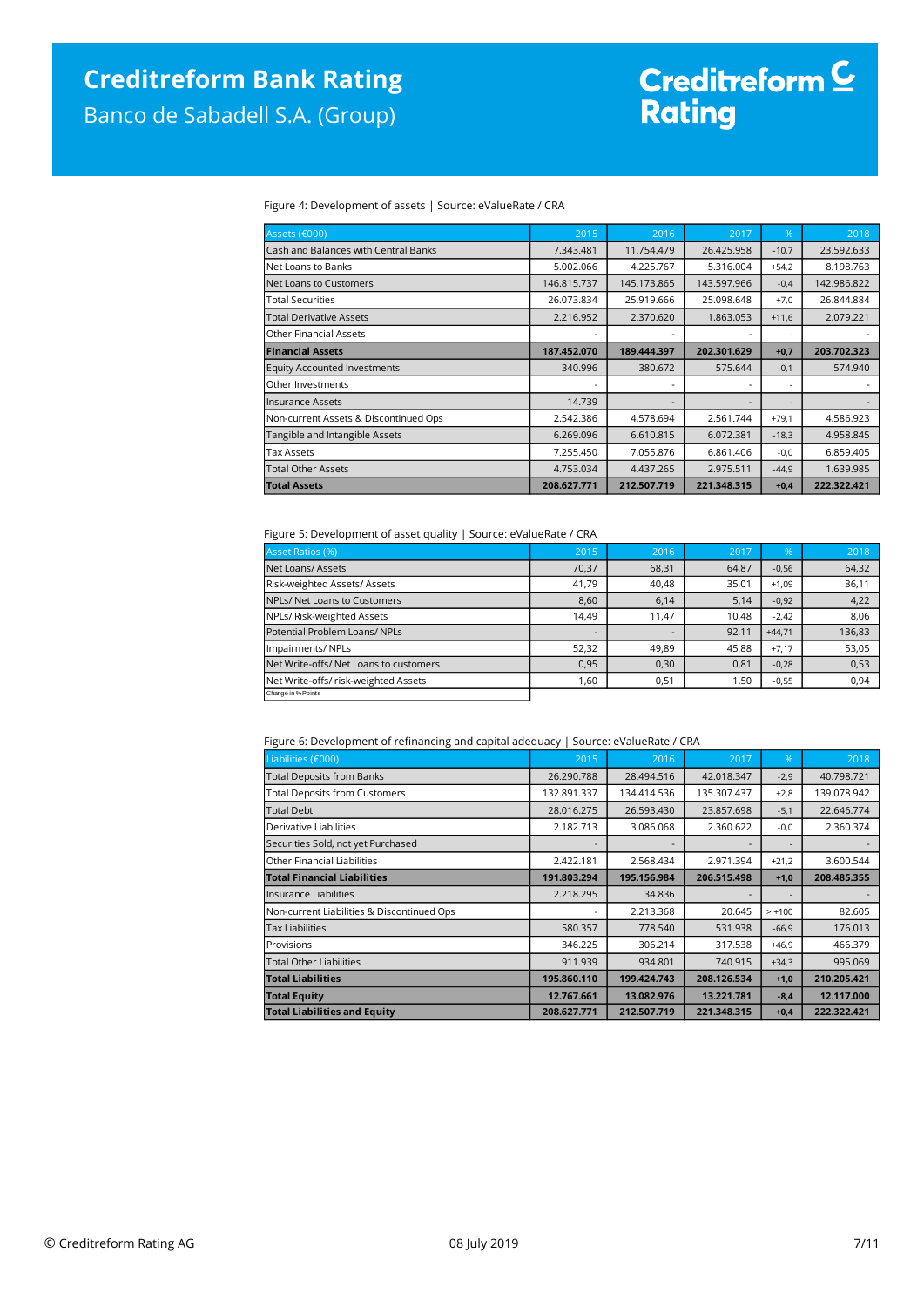Banco de Sabadell S.A. (Group)

# Creditreform <mark>C</mark><br>Rating

#### Figure 7: Development of capital ratios | Source: eValueRate / CRA

| Capital Ratios (€000)                               | 2015                     | 2016  | 2017  | %       | 2018  |
|-----------------------------------------------------|--------------------------|-------|-------|---------|-------|
| <b>Total Equity/ Total Assets</b>                   | 6,12                     | 6,16  | 5,97  | $-0,52$ | 5,45  |
| Leverage Ratio                                      | 4,85                     | 4,73  | 4,97  | $-0,10$ | 4,87  |
| Phased-in: Common Equity Tier 1 Ratio (CET1)        | 11.50                    | 11.94 | 13,44 | $-1.46$ | 11,98 |
| Phased-in: Tier 1 Ratio (CET1 + AT1)                | 11.50                    | 11.94 | 14,34 | $-0,92$ | 13,42 |
| Phased-in: Total Capital Ratio (CET1 + AT1 + T2)    | 12.90                    | 13,74 | 16,07 | $-0,58$ | 15,49 |
| Fully Loaded: Common Equity Tier 1 Ratio (CET1)     | 11.40                    | 11,95 | 12,79 | $-1,69$ | 11,10 |
| Fully Loaded: Tier 1 Ratio (CET1 + AT1)             |                          | 11.97 | 14,27 | $-1.73$ | 12,54 |
| Fully Loaded: Total Capital Ratio (CET1 + AT1 + T2) | $\overline{\phantom{a}}$ | 13,80 | 16,02 | $-1,29$ | 14,73 |
| Change in % Points                                  |                          |       |       |         |       |

#### Figure 8: Development of liquidity | Source: eValueRate / CRA

| Liquidity (%)                                       | 2015                     | 2016   | 2017      | %       | 2018   |
|-----------------------------------------------------|--------------------------|--------|-----------|---------|--------|
| Net Loans/ Deposits (LTD)                           | 110.48                   | 108.00 | 106.13    | $-3,32$ | 102,81 |
| Interbank Ratio                                     | 19.03                    | 14.83  | 12.65     | $+7.44$ | 20,10  |
| Liquidity Coverage Ratio                            | $\overline{\phantom{0}}$ | -      | $*168.00$ | $+0.00$ | 168,00 |
| Customer Deposits / Total Funding (excl. Derivates) | 68.61                    | 68.46  | 65.76     | $+1.16$ | 66.91  |
| Change in % Points                                  |                          |        |           |         |        |

Change in %-Points excluding TSB \*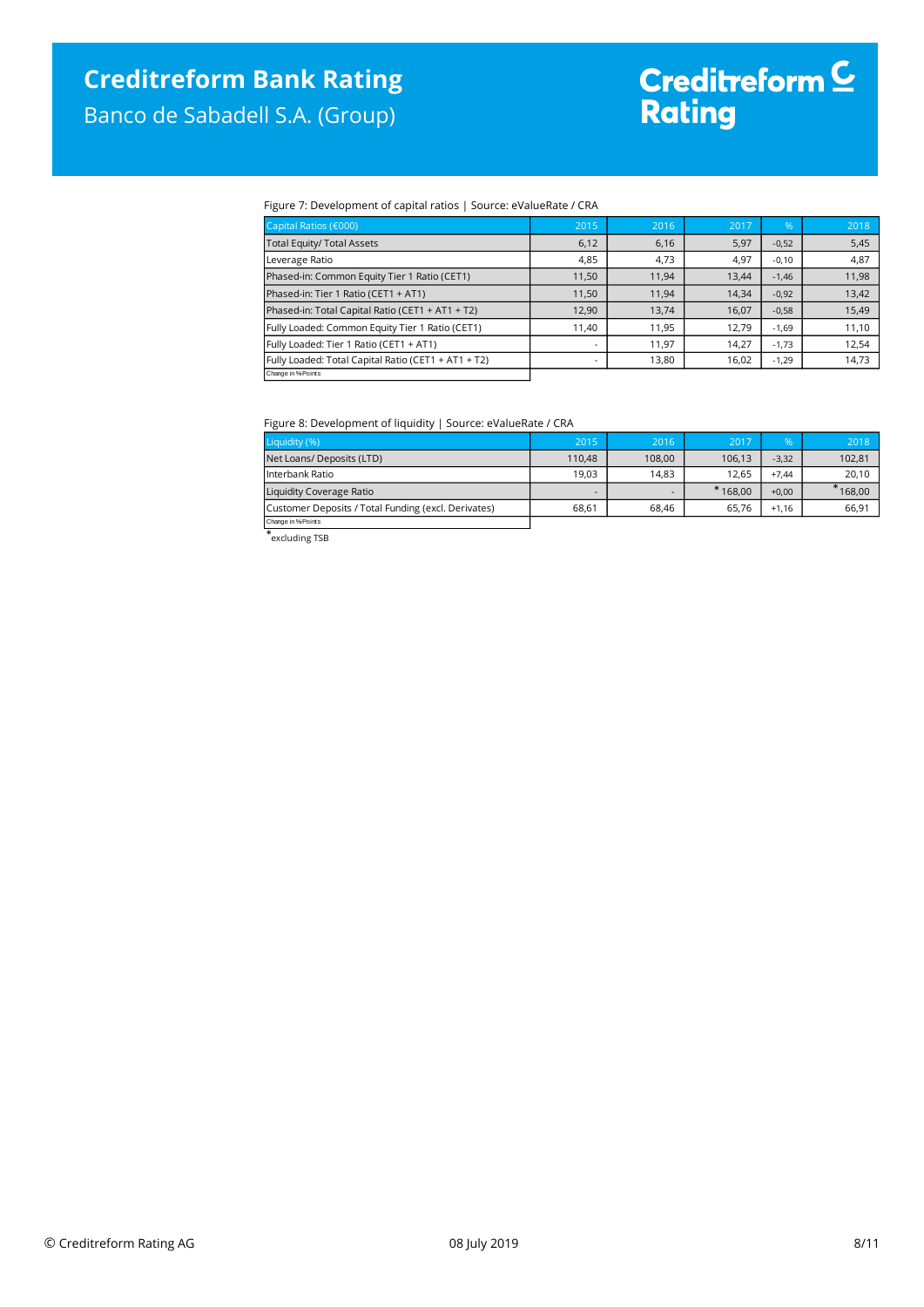#### **Regulatory**

Creditreform Rating AG was neither commissioned by the rating object nor by any other third party for the rating. The analysis took place on a voluntary basis by Creditreform Rating AG and is to be described in the regulatory sense as an unsolicited rating.

The rating is based on publicly available information and internal evaluation methods for the rated bank. The quantitative analysis is based mainly on the latest annual accounts, interim reports, other investor relations information of the bank, and calculated key figures by eValueRate / CRA. Subject to a peer group analysis were 38 competing institutes.

The information and documents processed met the requirements of the rating system of Creditreform Rating AG as published on the website www.creditreform-rating.de. The rating was carried out on the basis of the rating methodology for unsolicited bank ratings as well as the methodology for the rating of bank capital and unsecured debt instruments in conjunction with Creditreform`s basic document "Rating Criteria and Definitions".

On 08 July 2019, the rating was presented by the analysts to the rating committee and adopted in a resolution.

The rating result was communicated to Banco Sabadell S.A. (Group), and the preliminary rating report was made available to the bank. There was no change in the rating score.

The rating is subject to one-year monitoring from the rating date and is valid until withdrawal of the rating. Within this period, the rating can be updated. At the latest after one year, a monitoring is required to maintain the validity of the rating.

In 2011, Creditreform Rating AG was registered within the European Union according to EU Regulation 1060/2009 (CRA-Regulation). Based on this registration, Creditreform Rating AG (CRA) is permitted to issue credit ratings within the EU, and is obligated to comply with the provisions of the CRA-Regulation.

#### **Conflict of Interests**

No conflicts of interest were identified during the rating process that might influence the analyses and judgements of the rating analysts involved nor any other natural persons whose services are placed at the disposal or under the control of Creditreform Rating AG and who are directly involved in credit rating activities or in approving credit ratings and rating outlooks.

In the event of providing ancillary services to the rated entity, CRA will disclose all ancillary services in the credit rating report.

#### **Rules on the Presentation of Credit Ratings and Rating Outlooks**

The approval of credit ratings and rating outlooks follows our internal policies and procedures. In line with our 'Rating Committee' policy, all credit ratings and rating outlooks are approved by a rating committee based on the principle of unanimity.

To prepare this credit rating, CRA has used the following substantially material sources:

- 1. Transaction structure and participants
- 2. Transaction documents
- 3. Issuance documents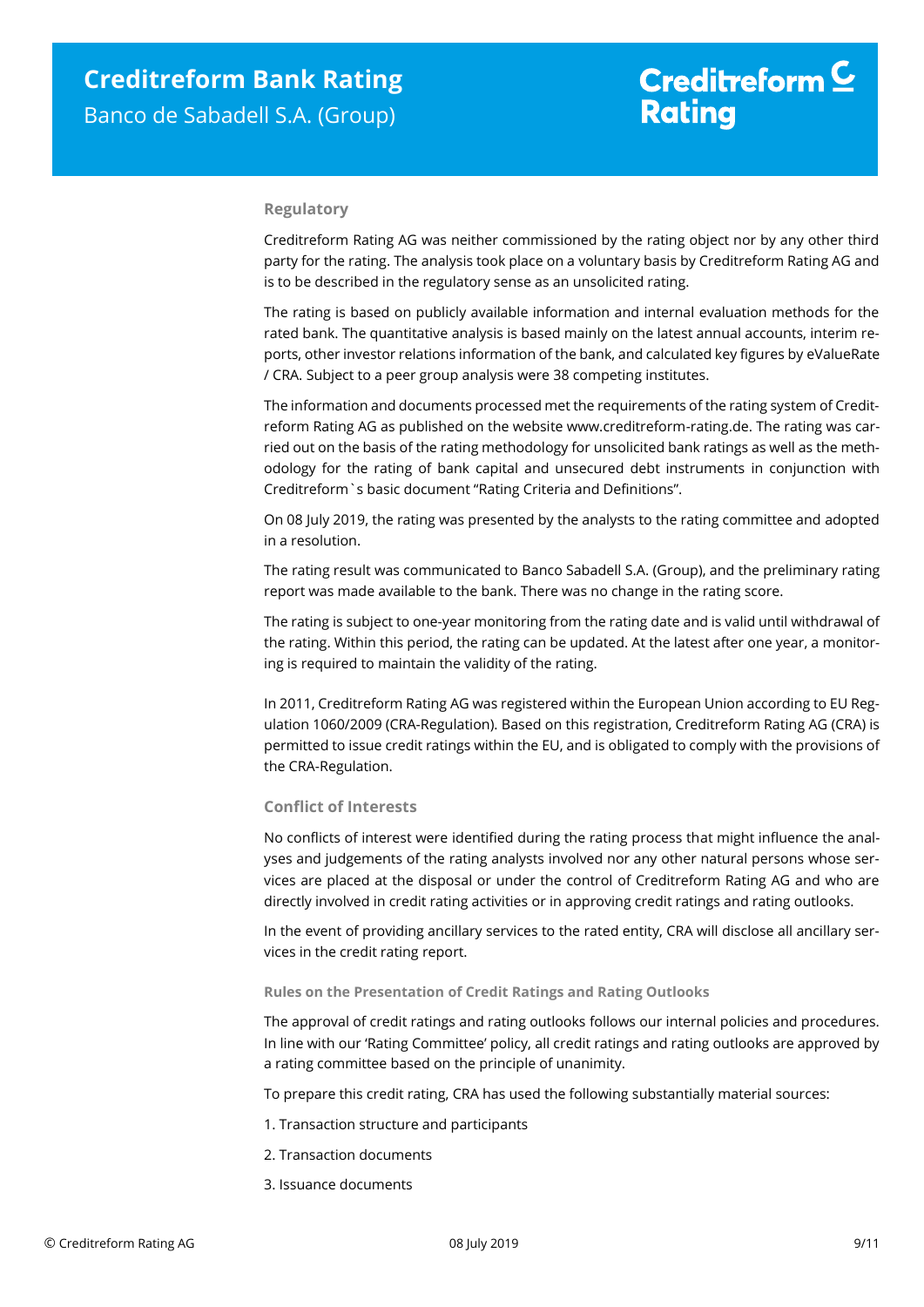## Creditreform  $C$ **Rating**

There are no other attributes and limitations of the credit rating or rating outlook other than those displayed on the CRA website. Furthermore, CRA considers satisfactory the quality and extent of information available on the rated entity. In regard to the rated entity Creditreform Rating AG regarded the available historical data as sufficient.

Between the time of disclosure of the credit rating to the rated entity and the public disclosure, no amendments were made to the credit rating.

The 'Basic Data' information card indicates the principal methodology or version of methodology that was used in determining the rating, with a reference to its comprehensive description.

In cases where the credit rating is based on more than one methodology or where reference only to the principal methodology might cause investors to overlook other important aspects of the credit rating, including any significant adjustments and deviations, Creditreform Rating AG explains this fact in the rating report and indicates how the different methodologies or other aspects are taken into account in the credit rating. This information is integrated in the credit rating report.

The meaning of each rating category, the definition of default or recovery and any appropriate risk warning, including a sensitivity analysis of the relevant key rating assumptions such as mathematical or correlation assumptions, accompanied by worst-case scenario credit ratings and best-case scenario credit ratings are explained.

The date at which the credit rating was initially released for distribution and the date when it was last updated including any rating outlooks is indicated clearly and prominently in the 'Basic Data' card as a "rating action"; initial release is indicated as "initial rating", other updates are indicated as an "update", "upgrade" or "downgrade", "not rated", "confirmed", "selective default" or "default".

In the case of a rating outlook, the time horizon is provided during which a change in the credit rating is expected. This information is available within 'Basic Data' information card.

In accordance to Article 11 (2) EU-Regulation (EC) No 1060/2009, a registered or certified credit rating agency shall make available, in a central repository established by ESMA, information on its historical performance data including the rating transition frequency and information about credit ratings issued in the past and on their changes. Requested data are available at the ESMA website: https://cerep.esma.europa.eu/cerep-web/statistics/defaults.xhtml.

An explanatory statement of the meaning of Creditreform`s default rates are available in the credit rating methodologies disclosed on the website.